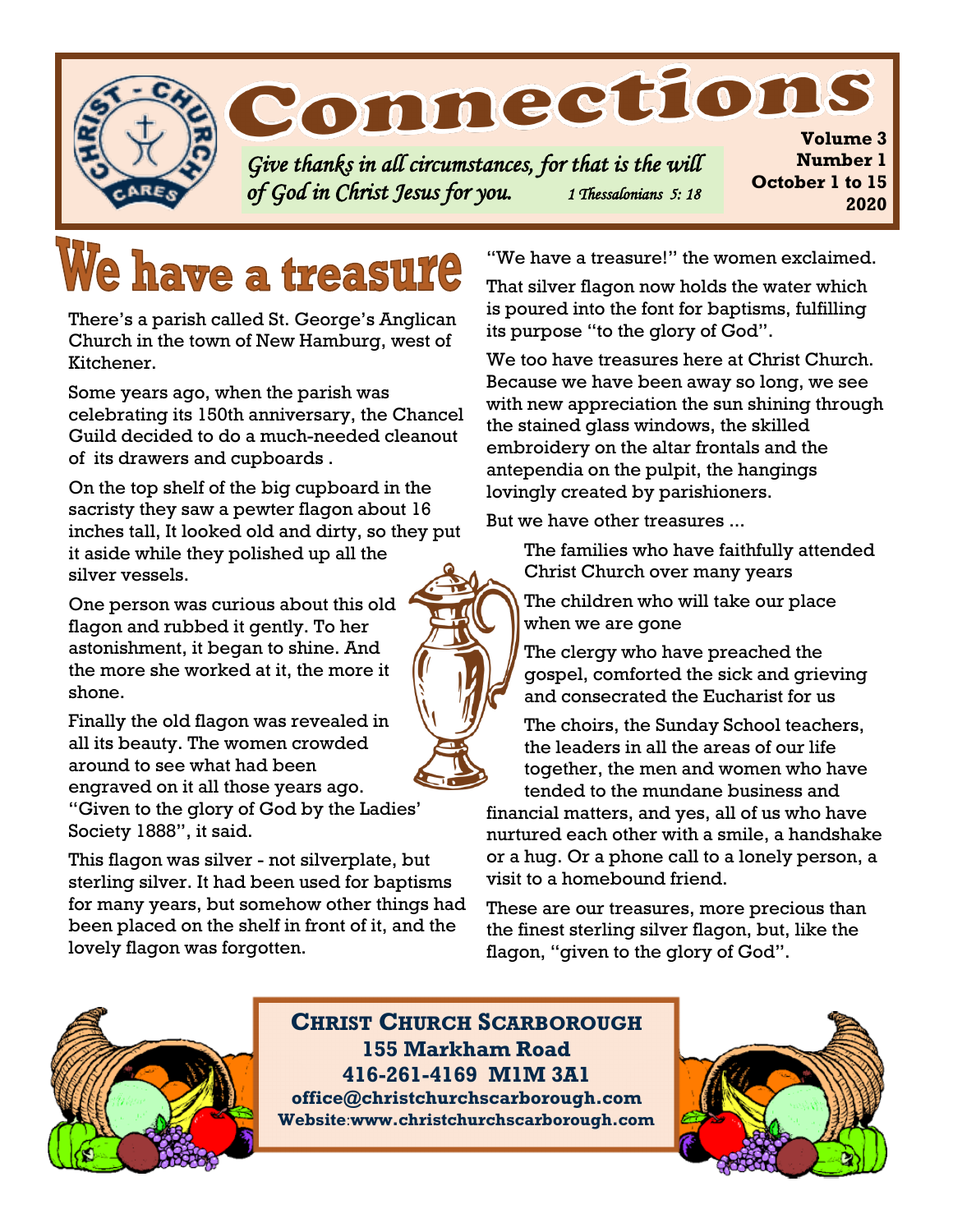## *Please pray for these members of our community and their families*

| <b>Hector B</b>           |
|---------------------------|
| <b>James Y</b>            |
| <b>Jenille L</b>          |
| <b>Joan N</b>             |
| <b>Ken K</b>              |
| Lennox &                  |
| <b>Leonora Y</b>          |
| <b>Margaret B</b>         |
| <b>Maureen C</b>          |
| <b>Philip I</b>           |
| <b>Sherri-Ann &amp; R</b> |
|                           |
|                           |

*and for all those affected by COVID-19, racial discrimination or any injustice* 

on.

#### **FOOD IN ABUNDANCE**

from people who are not otherwise connected to the Although we were not allowed to touch one The Deacon's Cupboard continues to see a high level of need in the community, especially towards the end of the month, but thanks be to God it is also matched by a strong level of donations, including parish.

St. Mark's United Church on Orton Park brought the result of their food drive, a couple we have mentioned before (Nick and Arlene) bring a donation every month, Cliffside Bakery donates bread, our own parishioners bring the produce of their gardens (as does the Community Garden). To give you an idea of the size of the operation, over the four Thursdays of September we served an average of 37 people – but they needed food for an average of **106** people! And we don't keep track of the cats and dogs for whom we provide dry food! We ask you to remember us in October for the Thanksgiving Food Drive – see our wish list elsewhere in this publication. If you cannot shop, we gladly accept cash and shop ourselves!

#### **AND A THANKSGIVING DINNER, TOO**



The Women's Group resumes its Community Lunch Ministry with a Take-Away Thanksgiving Dinner on Saturday, October 17th. Pick-up time to follow via

flyers, the *Parish Window* and the signboard.

*Long-time parishioner Margot Patterson passed away on September 23rd."May she rest in peace and rise with Christ in glory!" Please keep all who mourn her loss in your prayers*.

## RE-OPENING NEWS

*From Miriam Mifsud, a faithful member and Sunday School teacher at Christ Church:*

It was a gentle return to the fold.

For six months we had been separated from inperson and onsite worship. On September 13 and 20 I attended services, where I felt welcomed from beginning to end by people who had dedicated their time and effort to make health and safety their priority.

Once my name had been checked on the register and my hands sanitized, I took a marked seat and, with my mask on, began to freely enjoy the lovely parts of worship as before.

Being a senior citizen, I was pleased that I could hear the clergy and readers very clearly from the back row, even though they wore masks and used the microphone.

We were asked to remain at our seats and Communion (wafer only) was brought to us. another, it was still nice at the Peace to nod and wave to those familiar faces.

Hope to see your familiar face back with us soon! *Miriam* 

*And some helpful advice from Ron Clark, a regular 8:30 attender who has opted with his wife Ethel to wait a bit before returning, but enjoys the online service every Sunday:*

I cannot get the service by going straight to YouTube, so I go to the Christ Church website, press "Click here for online services", then press where it says "Welcome to Christ Church Scarborough Village online Service". Don't forget to turn on your sound, and just like that, you're at church. We really enjoy the new format of this online service. *Ron*

#### **MORE SIDESPERSONS NEEDED**

The extra precautions we are taking to ensure everyone's safety at in-person services mean that we need more sidespersons and sanitizers at each service. If you can help with this essential ministry, please call Father Roy at 416.269.1506.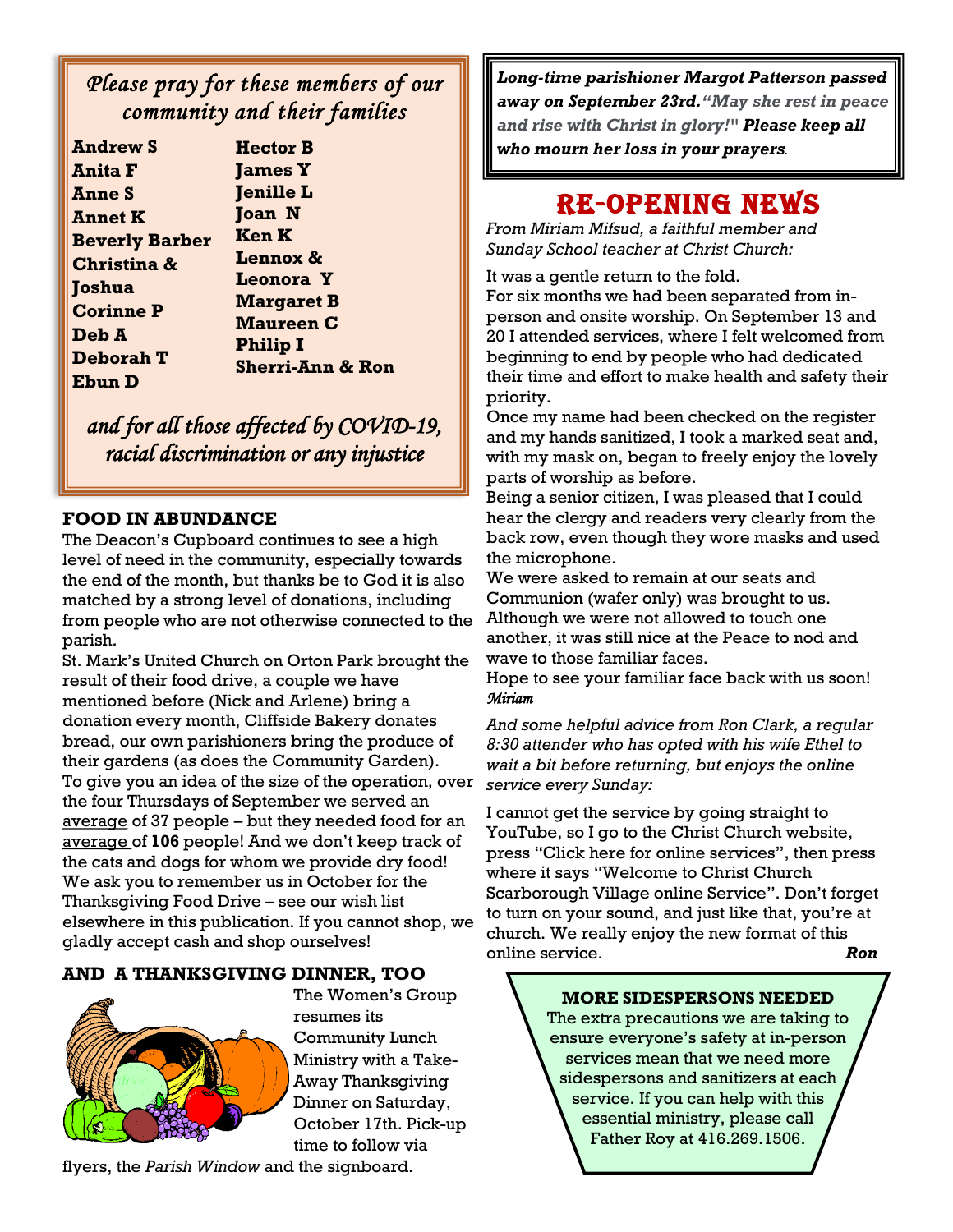## An Anchor for our Faith

I like visiting. Whether it's a new church member or a long-time parishioner. Due to the virus, I miss those visits. One of the questions I often ask when I visit is "Tell me about your journey of faith." The response I receive is usually about church attendance. Something like "I come from a family where we always went to church" or "a certain circumstance brought me to the church" … whether it was a baptism, a wedding or a funeral. Or it may have been that they felt they needed church at a time when they were facing a crisis.

Faith was inextricably linked to church attendance. There is nothing wrong with that. My faith has certainly been built through attending church.



However, as this virus has restricted attending church , it has caused me to prayerfully ponder and be concerned with the question "how is the faith journey of my parishioners being affected, given that their faith is so closely connected with church attendance?" And a follow-up query: Is there more

that could anchor our faith as we face this stormy time?

Mark 4: 35 to 41 has the story of Jesus asleep in the boat, all the while a storm is occurring. He is able to be at rest. It makes me wonder if there is a way to find rest and strength with Jesus as the waves of this pandemic threaten to toss us about. What can I do at this time to anchor me in faith?

Ones that I can try on my own and ones that I can do with others (perhaps not in person). Many options come to mind: following a daily devotional, Bible study, social times on Zoom, a virtual gathering to talk about the sermon or a topic of the faith, prayer (and share) partnering, a book club, contemplative prayer, a phone prayer chain or visiting on the phone.

Really, the ways that can help us stay close to Jesus, to each other and to be people of faith are endless.

## Scripture Readings

**October 4** Exodus 20: 1 to 4, 7 to 9, 12 to 20 Matthew 21: 33 to 46 **October 11 (Thanksgiving)** Deuteronomy 8: 7 to 18 Psalm 65 Luke 17: 11 to 19



### Attention Church Family

A small committee has been set up to redecorate the fellowship room. Blinds for the windows have been ordered. Blinds have also been ordered for the kitchen and food bank room.

Arrangements are being made to replace the flooring. In order to do this, the bookcases will be emptied so they can be removed from the room while the new flooring is being installed.

If anyone has books or other items stored in the bookcases, you will need to alert the committee, as some of the books and items will be discarded.

If this is a concern to you, please contact one of the committee members: Pastor Pam, Beverly Baird, Donna Campbell.

I'd be happy to hear your ideas. Consider this the beginning of the conversation.

#### Dastor Pam

#### **BACKPACK REPORT**

Thanks to your generosity, we were able to distribute 26 fully equipped backpacks to the children of the parish and Deacon's Cupboard clients, and also to donate approximately \$300 worth of backpacks and school supplies to Family Residence. Like all social services they are under incredible pressure at this time and ran out enthusiastically to unload the car!



## **ZOOMing with the youth group**

Christ Church is having a very fun and entertaining, mainly student-run, youth group for young people ages 6 to 16 years. Each session will take place virtually through Zoom and will be filled with enjoyable games and activities! Considering our current circumstances and how we have all had to isolate ourselves for the goodness of our health, we understand that many youth have faced a lack of socializing. We acknowledge that it is very important to be social during these difficult times for the well-being of our mental health, so we have organized a fun youth group as a safe space for everyone to interact with one another.

In each session we will focus on a specific global issue while sharing stories and concepts from the Bible. The first meeting will take place on October 4, 2020 from 3 p.m. to 4:15 p.m. Be sure to come and join in!"